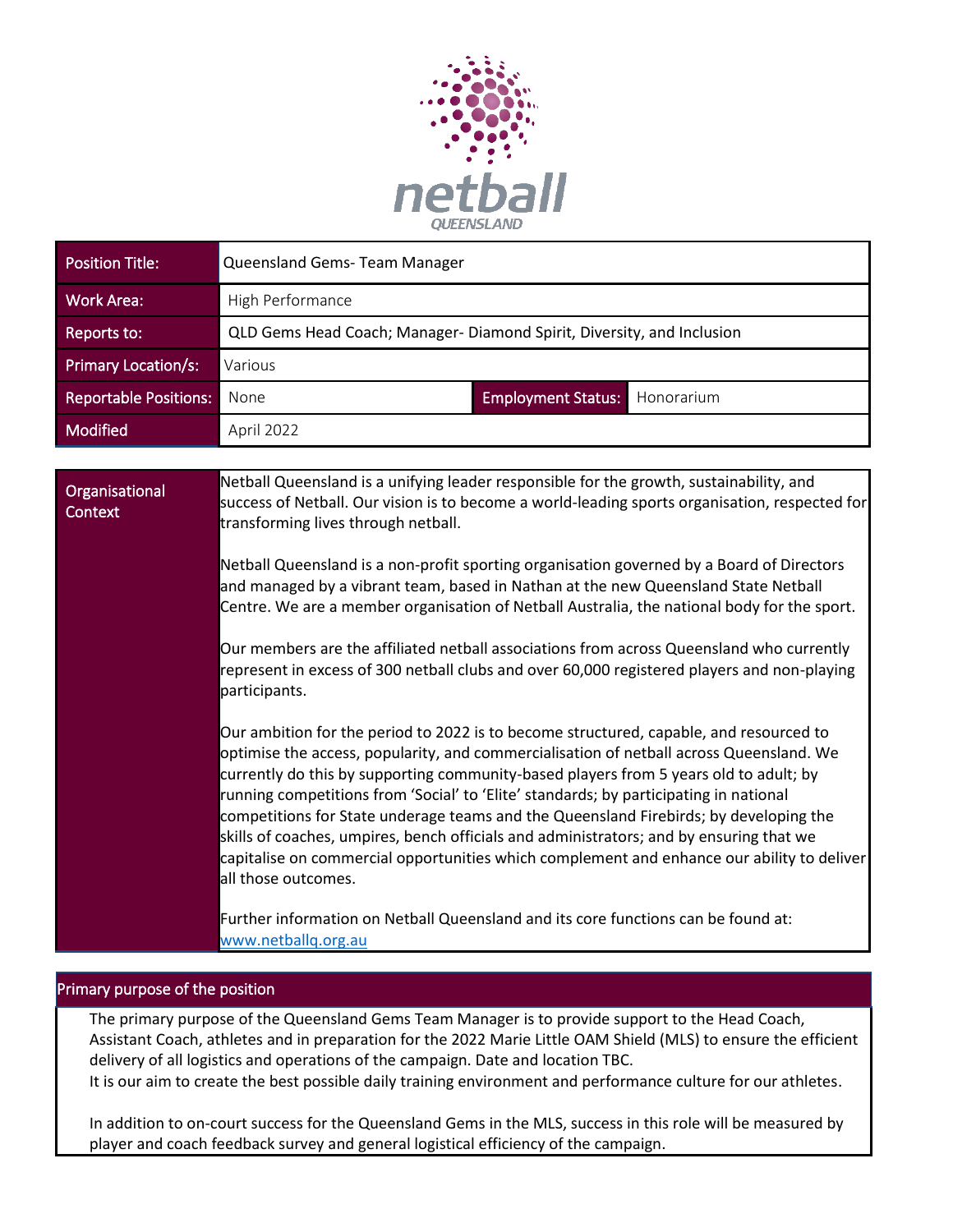The MLS is the annual national netball competition for women with an intellectual impairment, operated jointly by Netball Australia and the host Member Organisation and attended by teams from Queensland, New South Wales, Victoria, South Australia, Western Australia, and Northern Territory.

## The Role

**The Team Manager Queensland Gems team will be responsible for but not limited to the following:**

- Coordinate all facets of 'off court' team operations and logistics including but not limited to training sessions and match day requirements.
- Attend and assist with all training sessions, functions, and matches relevant to the team under the direction of the Head Coach
- Liaise directly with the Netball Queensland to ensure the accurate booking of all team flight and accommodation requirements for the MLS.
- Ensure that appropriate rooming and pack lists are developed and implemented for the MLS.
- In consultation with the Netball Queensland and Head Coach of QLD Gems, arrange appropriate meals to ensure appropriate coverage at training, during recovery and when travelling.
- Build and maintain positive internal and external relationships and communication pathways with coaches, support staff, athletes, NQ operational staff
- Ensure that the team adheres to all relevant timelines regarding travel and game days at the MLS.
- Prior to the MLS, research the host venue, including places of interest, medical facilities, and other required amenities close to accommodation.
- In conjunction with the Head Coach and assistant coach, prepare a daily run sheet for all training camps and the MLS.
- Ensure full compliance of all athletes and staff with the Netball Queensland integrity framework.
- Maintain appropriate financial records and provide for reconciliation as required for any expenses.
- Participate, as required, in all required end of season reviews.

#### **The Team Manager QLD Gems will be required to attend the following:**

- Team personnel induction and program planning
- QLD Gems open skills session/come and try sessions at Nissan Arena and alternate venues
- Team trainings and match play May October. Dates/ times and location TBC
- MLS National championship- venue and host state TBC
- Relevant meetings and functions as determined and required by NQ
- Professional development sessions as determined and required by NQ
- End of program review as determined by NQ.

#### Qualifications and Experience

**The Team Manager QLD Gems requires the following skills and experiences:**

*Qualifications and Experience*

- Current NQ member (non-playing)
- Possess a current Working with Children Suitability Card
- Current drivers' licence and vehicle
- Current first aid training and CPR
- Previous experience in working with athletes and/or people with an intellectual impairment.

#### *Knowledge and Skills*

- Ability to meet the duties, attendance and report requirements outlined in this document
- Ability to take direction from superiors, and implement changes based on feedback
- Outstanding organisational skills, excellent communication, and interpersonal skills.